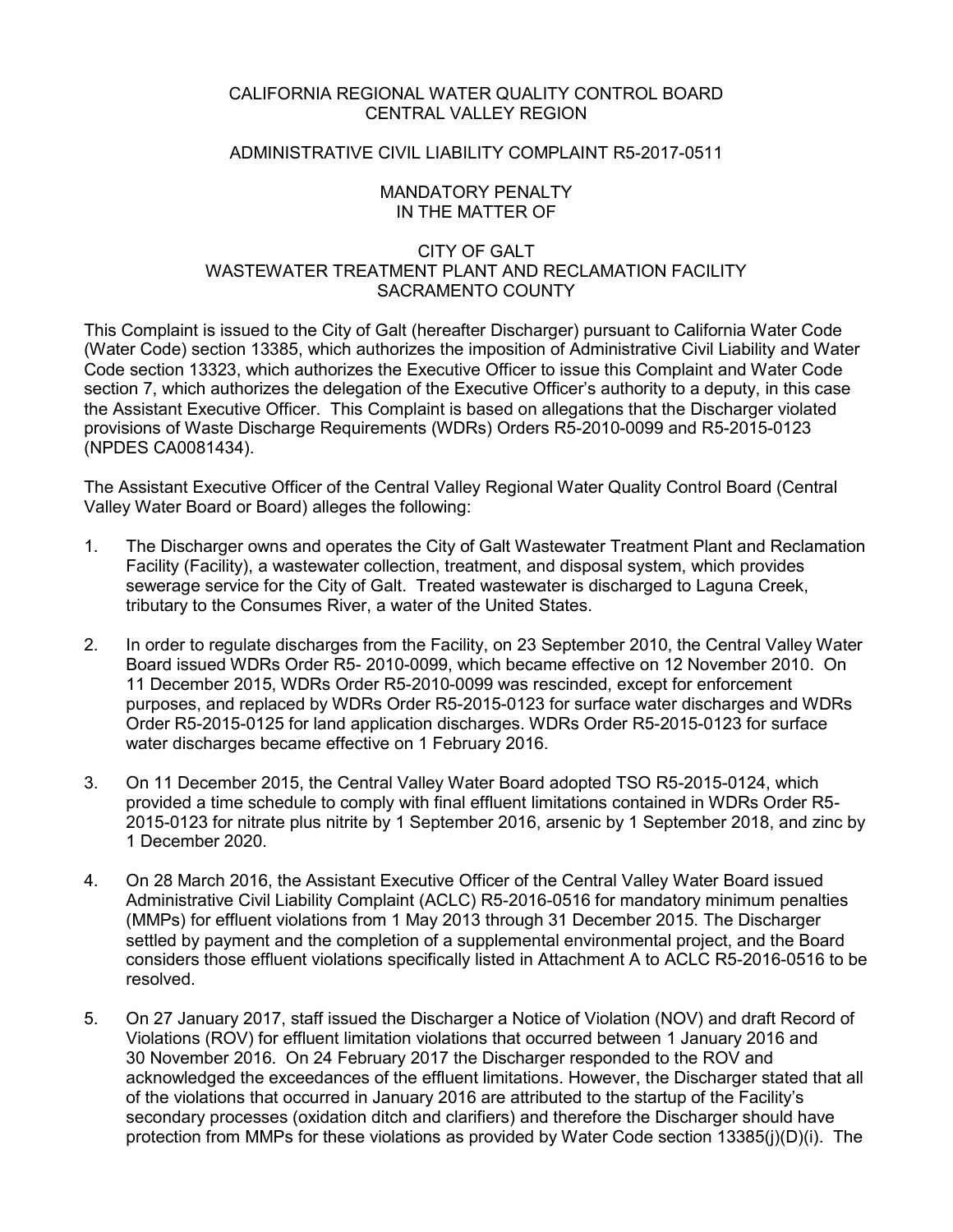Discharger stated they submitted a Startup Operations Plan (Startup Plan) for Board staff approval in August 2015. However, Board staff has no record of receiving the Plan and the Discharger could not provide documentation showing that the Startup Plan was submitted. In addition, the Discharger had a comment regarding the mass-based ammonia violation which occurred on 26 January 2016 being defined as a "Serious Violation." Board staff concurs and have corrected the remark to show the violation as "Non-serious violation subject to mandatory minimum penalties" as there were more than three violations which occurred within the previous 180 day period.

On 1 March 2016, Board staff and the Discharger had a conference call to discuss the concerns stated in the Discharger's ROV response letter. The result of the meeting was that the Discharger agreed that protection from MMPs was not established 30 days in advance of the startup of the new biological process and therefore MMPs will be assessed. This Complaint extends the ROV period through 31 January 2017; one additional violation was found for January 2016 consisting of a mass-based, monthly average ammonia violation which was inadvertently left off of the ROV.

- 6. This Complaint addresses administrative civil liability for effluent violations that occurred between 1 January 2016 and 31 January 2017. These violations are specifically identified in Attachment A to this Complaint as subject to MMPs. Attachment A to this Complaint is attached hereto and incorporated herein by this reference.
- 7. Water Code section 13385(h) and (i) require assessment of mandatory penalties and state, in part, the following:

Water Code section 13385(h)(1) states:

Notwithstanding any other provision of this division, and except as provided in subdivisions  $(i)$ ,  $(k)$ , and  $(l)$ , a mandatory minimum penalty of three thousand dollars (\$3,000) shall be assessed for each serious violation.

Water Code section 13385 (h)(2) states:

For the purposes of this section, a "serious violation" means any waste discharge that violates the effluent limitations contained in the applicable waste discharge requirements for a Group II pollutant, as specified in Appendix A to Section 123.45 of Title 40 of the Code of Federal Regulations, by 20 percent or more or for a Group I pollutant, as specified in Appendix A to Section 123.45 of Title 40 of the Code of Federal Regulations, by 40 percent or more.

Water Code section 13385 subdivision (i)(1) states, in part:

Notwithstanding any other provision of this division, and except as provided in subdivisions  $(i)$ ,  $(k)$ , and  $(l)$ , a mandatory minimum penalty of three thousand dollars (\$3,000) shall be assessed for each violation whenever the person does any of the following four or more times in any period of six consecutive months, except that the requirement to assess the mandatory minimum penalty shall not be applicable to the first three violations:

- A) Violates a waste discharge requirement effluent limitation.
- B) Fails to file a report pursuant to Section 13260.
- C) Files an incomplete report pursuant to Section 13260.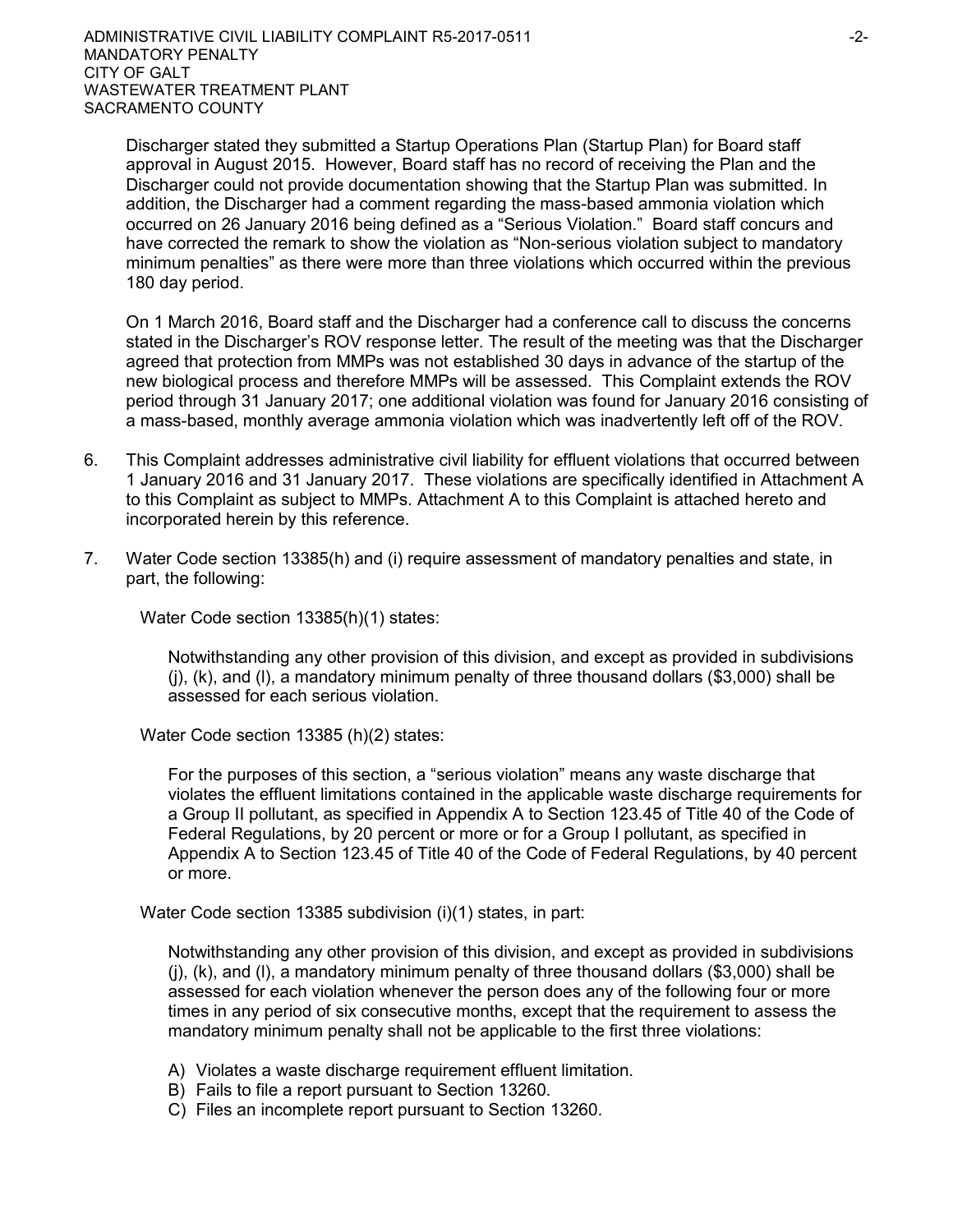- D) Violates a toxicity effluent limitation contained in the applicable waste discharge requirements where the waste discharge requirements do not contain pollutant-specific effluent limitations for toxic pollutants.
- 8. Water Code section 13323 states, in part:

Any executive officer of a regional board may issue a complaint to any person on whom administrative civil liability may be imposed pursuant to this article. The complaint shall allege the act or failure to act that constitutes a violation of law, the provision authorizing civil liability to be imposed pursuant to this article, and the proposed civil liability.

9. WDRs Order R5-2010-0099 Effluent Limitations IV.A.1. Table 6 includes, in part, the following effluent limitations:

## **Table 6. Effluent Limitations:**

| <b>Parameter</b>  | Units   | <b>Average Monthly</b> | <b>Maximum Daily</b> |  |  |
|-------------------|---------|------------------------|----------------------|--|--|
| Ammonia Nitrogen, | ma/L    |                        |                      |  |  |
| Total (as N)      | lbs/dav | 64                     | 124                  |  |  |

- 10. According to the Discharger's self-monitoring reports, the Discharger committed four (4) serious Group I violations and one (1) non-serious violation of the above effluent limitations contained in WDRs Order R5-2010-0099 as shown in Attachment A. The non-serious violation is subject to MMPs under Water Code section 13385 subdivision (i)(1) because this violation was preceded by three or more effluent limit violations within a 180-day period. The four (4) serious Group 1 violations are defined as serious because measured concentrations of Group I constituents exceeded maximum prescribed levels in the WDRs by 40 percent or more. The mandatory minimum penalty for these five violations is **fifteen thousand dollars (\$15,000)**.
- 11. The total amount of the mandatory penalties assessed for the alleged effluent violations is **fifteen thousand dollars (\$15,000).** A detailed list of all effluent violations is included in Attachment A, a part of this Complaint. This Complaint addresses administrative civil liability for violations that are specifically listed in Attachment A as subject to mandatory minimum penalties.
- 12. On 21 December 2015, the Executive Officer designated Andrew Altevogt, Assistant Executive Officer, as the Lead Prosecution Officer for all enforcement matters originating in the Central Valley Region. The 21 December 2015 Delegation of Authority also authorizes Andrew Altevogt to issue Administrative Civil Liability Complaints.
- 13. Issuance of this Administrative Civil Liability Complaint to enforce Water Code Division 7, Chapter 5.5 is exempt from the provisions of the California Environmental Quality Act (Pub. Resources Code section 21000 et seq.), in accordance with California Code of Regulations, title 14, section 15321(a)(2).

# **THE CITY OF GALT IS HEREBY GIVEN NOTICE THAT:**

- 1. The Assistant Executive Officer of the Central Valley Water Board proposes that the Discharger be assessed an Administrative Civil Liability in the amount of **fifteen thousand dollars (\$15,000)**.
- 2. A hearing on this matter will be held at the Central Valley Water Board meeting scheduled on **8/9 June 2017**, unless one of the following occurs by **10 April 2017**.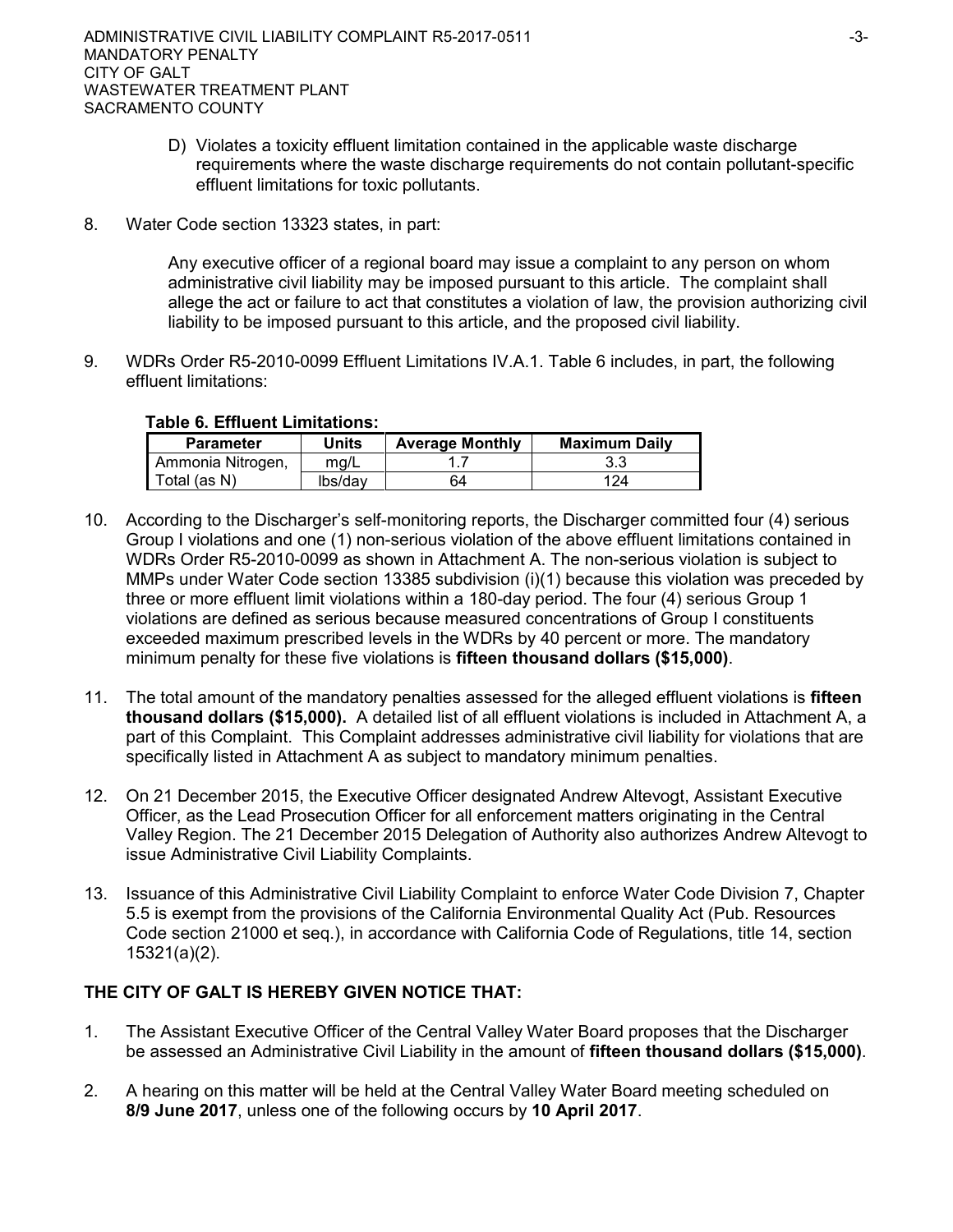- a) Waives the hearing by completing the attached form (checking off the box next to Option 1) and returning it to the Central Valley Water Board. In addition, submits payment for the proposed civil liability of **fifteen thousand dollars (\$15,000)** to the State Water Board with a copy of the check to the Central Valley Water Board; or
- b) Requests to engage in settlement discussions by checking the box next to Option 2 on the attached form, and returning it to the Board along with a letter describing the issues to be discussed. The Central Valley Water Board must agree to the postponement; or
- c) Requests to delay the hearing by checking off the box next to Option 3 on the attached form, and returning it to the Board along with a letter describing the proposed length of delay and the issues to be discussed. The Central Valley Water Board must agree to the postponement.
- 3. If a hearing on this matter is held, the Central Valley Water Board will consider whether to affirm, reject, or modify the proposed Administrative Civil Liability, or whether to refer the matter to the Attorney General for recovery of judicial civil liability.
- 4. If this matter proceeds to hearing, the Assistant Executive Officer reserves the right to amend the proposed amount of civil liability to conform to the evidence presented, including but not limited to, increasing the proposed amount to account for the costs of enforcement (including staff, legal and expert witness costs) incurred after the date of the issuance of this Complaint through completion of the hearing.

*Original signed by*

ANDREW ALTEVOGT, Assistant Executive Officer

13 March 2017

DATE

Attachment A: Record of Violations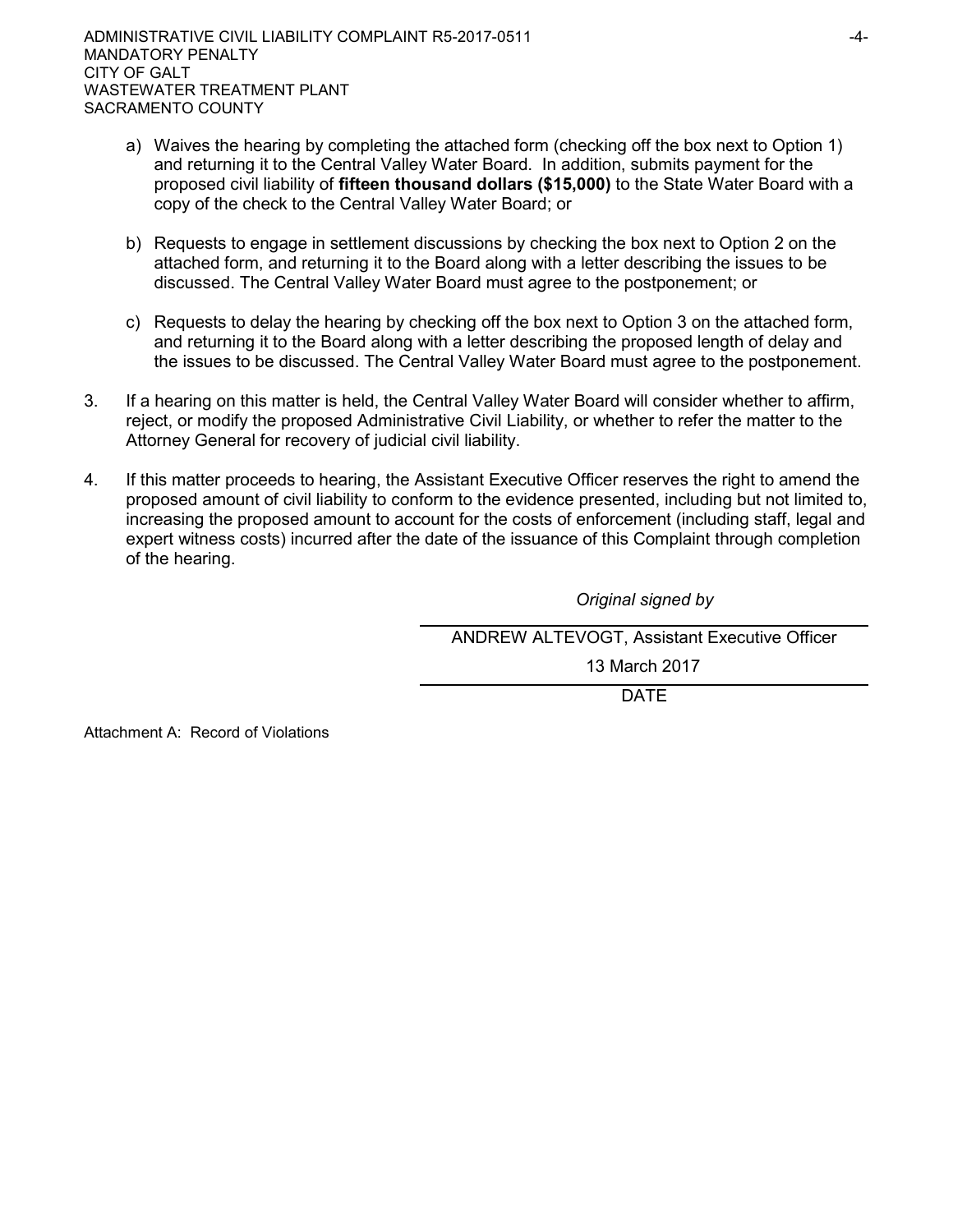### **WAIVER FORM FOR ADMINISTRATIVE CIVIL LIABILITY COMPLAINT**

By signing this waiver, I affirm and acknowledge the following:

I am duly authorized to represent the City of Galt (hereafter Discharger) in connection with Administrative Civil Liability Complaint R5-2017-0511 (hereafter Complaint). I am informed that California Water Code section 13323, subdivision (b), states that, "a hearing before the regional board shall be conducted within 90 days after the party has been served. The person who has been issued a complaint may waive the right to a hearing."

## **□** *(OPTION 1: Check here if the Discharger waives the hearing requirement and will pay in full.)*

- a. I hereby waive any right the Discharger may have to a hearing before the Central Valley Water Board.
- b. I certify that the Discharger will remit payment for the proposed civil liability in the full amount of **fifteen thousand dollars (\$15,000)** by check that references "ACL Complaint R5-2017-0511" made payable to the *State Water Pollution Cleanup and Abatement Account*. Payment must be received by the State Water Resources Control Board, Accounting Office, Attn: ACL Payment at PO Box 1888, Sacramento, California, 95812-1888 by **10 April 2017**. The waiver and a copy of the check must be submitted to the Central Valley Water Board Attn: Wendy Wyels at 11020 Sun Center Drive #200, Rancho Cordova California, 95670 by **10 April 2017**.
- c. I understand the payment of the above amount constitutes a proposed settlement of the Complaint, and that any settlement will not become final until after a 30-day public notice and comment period. Should the Central Valley Water Board receive significant new information or comments during this comment period, the Central Valley Water Board's Assistant Executive Officer may withdraw the complaint, return payment, and issue a new complaint. I also understand that approval of the settlement will result in the Discharger having waived the right to contest the allegations in the Complaint and the imposition of civil liability.
- d. I understand that payment of the above amount is not a substitute for compliance with applicable laws and that continuing violations of the type alleged in the Complaint may subject the Discharger to further enforcement, including additional civil liability.

**□** *(OPTION 2: Check here if the Discharger waives the 90-day hearing requirement in order to engage in settlement discussions***.)** I hereby waive any right the Discharger may have to a hearing before the Central Valley Water Board within 90 days after service of the complaint, but I reserve the ability to request a hearing in the future. I certify that the Discharger will promptly engage the Central Valley Water Board Prosecution Team in settlement discussions to attempt to resolve the outstanding violation(s). By checking this box, the Discharger requests that the Central Valley Water Board delay the hearing so that the Discharger and the Prosecution Team can discuss settlement. It remains within the discretion of the Central Valley Water Board to agree to delay the hearing. Any proposed settlement is subject to the conditions described above under "Option 1."

**□** *(OPTION 3: Check here if the Discharger waives the 90-day hearing requirement in order to extend the hearing date and/or hearing deadlines. Attach a separate sheet with the amount of additional time requested and the rationale.)* I hereby waive any right the Discharger may have to a hearing before the Central Valley Water Board within 90 days after service of the complaint. By checking this box, the Discharger requests that the Central Valley Water Board delay the hearing and/or hearing deadlines so that the Discharger may have additional time to prepare for the hearing. It remains within the discretion of the Central Valley Water Board to approve the extension.

(Print Name and Title)

(Signature)

(Date)